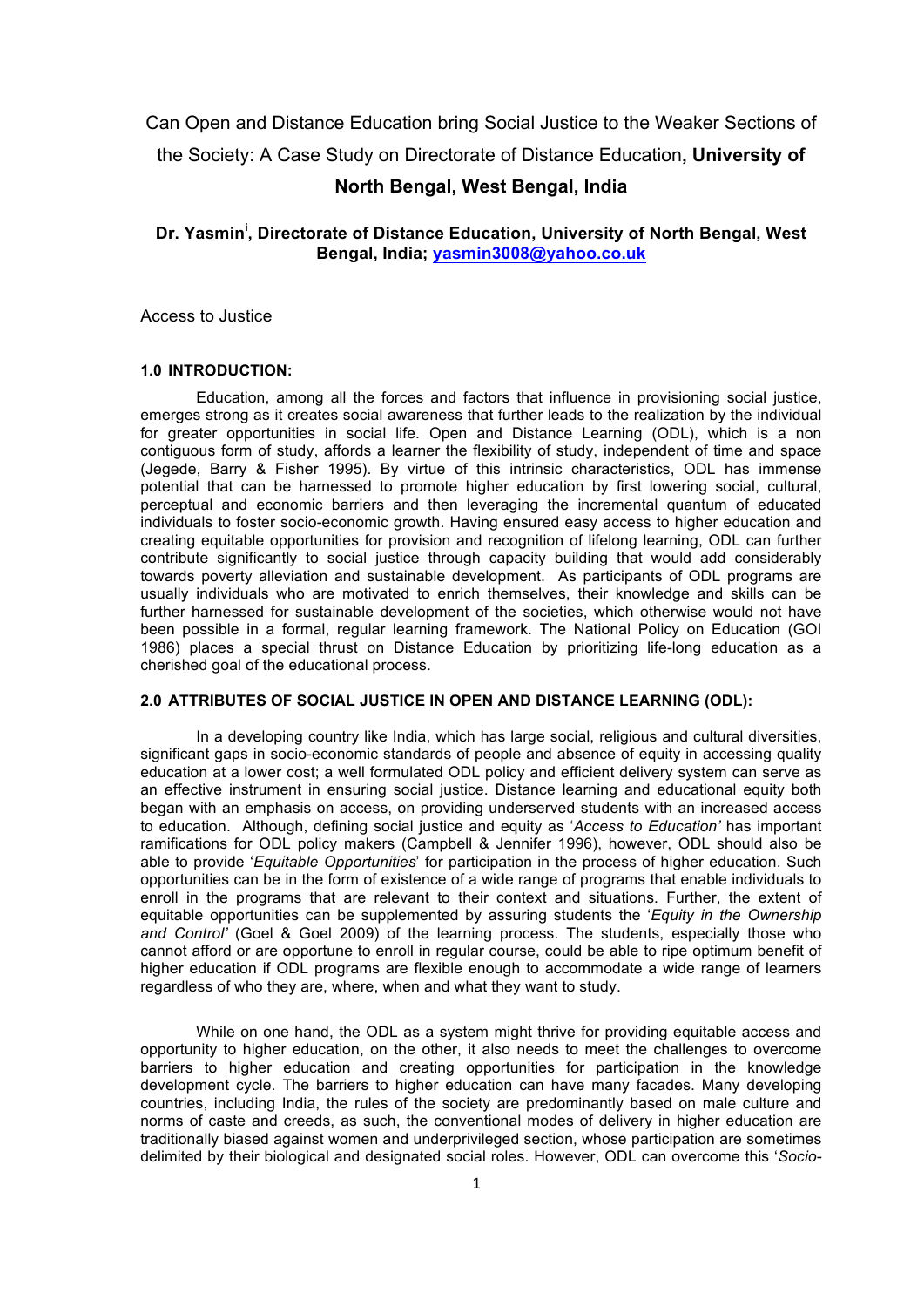*Cultural barrier'* by providing non-conventional and flexible opportunities for those who would have found it difficult to fit in the conventionally structured education system. Moreover, in most developing countries, India is not an exception, educational structure happens to follow a pyramidal structure where the majority misses out at the lower level of the education and they later find it difficult to get admission in higher education programs for want of entry prerequisites. A well formulated ODL program can also effectively remove this '*Structural and Perceptual Barrier'* to education especially to those who had missed the formal schooling process. Easy access to ODL can thus not only expand avenues for getting requisite educational qualifications but also can break the myth that education can only be obtained through formal schooling. In developing countries, economic factor is a major impediment for expansion of education in general and higher education in particular. Poor students are generally excluded due to unavailability of competing economic resources to support higher education in preference to subsistence of the family. The challenge of ODL is therefore, to ensure that these participants have equitable chances of benefiting from the respective programs without putting significant additional financial burden on their households. Being freely accessible to learners at minimal cost, ODL can effectively lower '*Economic Barrier'* thus providing more equitable chances to students from backward socio-economic background and status. Since ODL can also act as an enabler for developing of skill, social justice in the context of ODL might be expanded to include opportunities for '*Capacity building and skill development'* and facilitating upward '*Social Mobility'*.

#### **3.0 DISTANCE EDUCATION IN NORTH BENGAL:**

University of North Bengal (NBU), a State University, is situated 10 km away from the main Siliguri town in Darjeeling district in the Indian state of West Bengal, India. The university was established in 1962 to fulfill the growing socio economic need for educated manpower in a geopolitically sensitive region that connects strategically with Nepal, Bhutan and Sikkim in the north, the Gangetic Bengal on the south, Bangladesh and Assam on the east and Bihar on the west. The catchment of NBU is a heady mixture of diverse religion, culture, language, traditions, and ethnicity. The University continues to cater to vast rural areas of mostly agrarian communities of North Bengal, neighbouring hill state of Sikkim and SAARC nations like Bhutan, Nepal, and Bangladesh. A significant population of students also belongs to weaker section (Scheduled Caste, Scheduled Tribes) of the society.

In 2000, the Directorate of Distance Education (DDE) was created under the aegis of the University of North Bengal with the objective for providing 'education for all'. DDE currently (2010) offers two years master's courses in subjects namely, Bengali, English, History, Political Science, Philosophy, Mathematics and Nepali. The quantum of enrollment continued to grow and now stands at the level of about 3500-4000 per session. About 70% of total enrolled students normally complete the course on first attempt whereas about 20% of enrolled students leave the course midway.

DDE normally follows the same academic syllabus as in vogue for regular Post Graduate (PG) Courses of NMU. While continuous remedial counseling is being given by full time teachers specially engaged by DDE throughout the year, for making the programme more effective, two weeks duration Personal Contact Programme (PCP) is also organized every year. The student support services in DDE campus offer library facilities, information kiosks and internet facility. Self instructional materials (SIM) are also provided to the students in English at the time of admission. Two dedicated enquiry nos. which are open in daytime on weekdays facilitates students throughout the year. DDE has also hosted its own website where model question papers, examination results and other information are uploaded regularly for facilitating easy access by the students. Students can also interact with the faculties through e-mail or over telephone.

# **4.0 OBJECTIVE AND METHODOLOGY:**

DDE envisages at reaching out to students who have limited accessibility to higher education because of unfavourable topographical and socio-economic conditions and thus acting as a principal agent for providing social justice. The study makes an attempt to assess 'quantitatively' through the perception of the end-user or students, whether the ODL policies and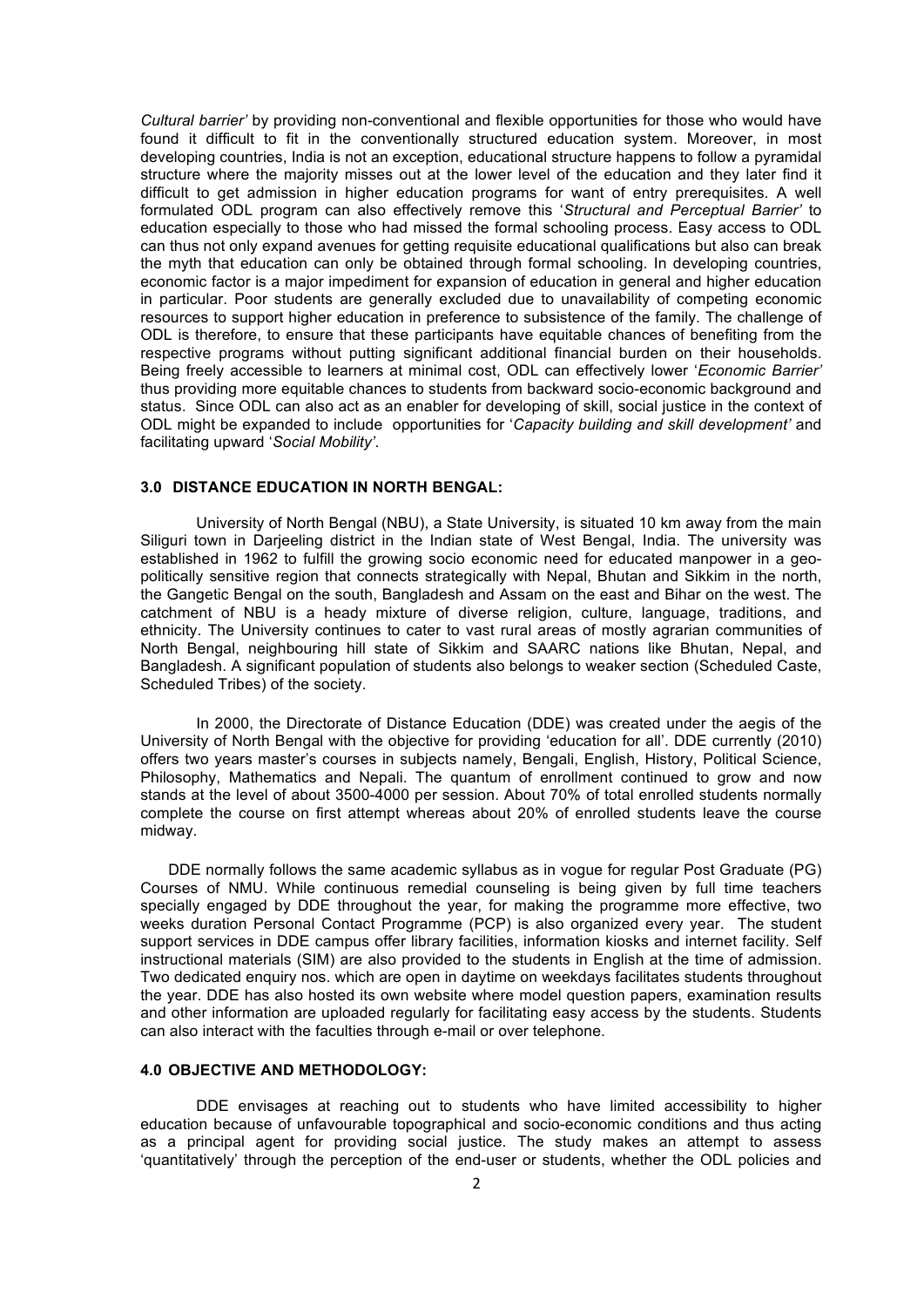practices of DDE has been able to effectively serve as an instrument for provisioning 'Social Justice' to the weaker section of the society including women.

In order to formulate the study, a measuring instrument has been developed with the help of eight (8) constructs which has been identified in the preceding section while describing the concept 'social justice' in the context of ODL (para 2.0). The constructs namely 'Access to

Education', 'Equitable Opportunities', 'Equity in the Ownership and Control', 'Socio-Cultural Barrier', 'Structural and Perceptual Barrier', 'Economic Barrier', 'Capacity building and skill development' and 'Social Mobility' are further disintegrated into items or dimensions for developing appropriate measurement variables. A 24 items survey questionnaire was then developed to represent these items which are measured in a 5-point Likert scale, where 1 represents 'total disagreement' and 5, 'total agreement'. The questionnaires were then administered to a 'convenient mixed samples' of 125 currently enrolled and exstudent of DDE, NBU for getting their response on these dimensions. Out of 125 questionnaires administered, 117 responses were received back for evaluation. Besides, the dimensions, a demographic profile of the sample e.g., gender, age group, employment status, household income etc. were also collected.

#### **5.0 DATA ANALYSIS AND RESULTS:**

The demographic profile of the sample indicates (Box-A) that DDE has been able to expand its reach and now enrolls students with wider demographic profile including those residing more than 100km away and with less household income.

The mean value of all eight constructs along with their upper and lower bound with 95% confidence level indicates (Box-B) that there is a general agreement among students that DDE has been able to provide easy 'Access to education' (Mean:  $3.63$ )<sup>1</sup> while been able to lower the barriers to higher education: 'Social and Cultural' Mean: 3.76), 'Structural and

|                    | N   | Minimum | Maximum | Mcan   | Std. Doviation |  |  |  |  |
|--------------------|-----|---------|---------|--------|----------------|--|--|--|--|
| <b>Access</b>      | 117 | 1.75    | 5.00    | 3.6325 | .70142         |  |  |  |  |
| Equity             | 117 | 2.00    | 5.33    | 3.5355 | .59986         |  |  |  |  |
| Opportunity        | 117 | 1.75    | 4.75    | 3.3697 | .65043         |  |  |  |  |
| Socio Cultural     | 117 | 2.67    | 5.00    | 3.7694 | .60418         |  |  |  |  |
| Struct Percept     | 117 | 1.00    | 5.00    | 4.2137 | .94531         |  |  |  |  |
| Economic           | 117 | 1.67    | 5.00    | 3.4725 | .72766         |  |  |  |  |
| Capability         | 117 | 1.75    | 5.00    | 3.5705 | .69624         |  |  |  |  |
| Mobility           | 117 | 1.83    | 5.00    | 3.6297 | .63482         |  |  |  |  |
| Overall Index      | 117 | 2.75    | 4.61    | 3.6492 | .43304         |  |  |  |  |
| Valid N (listwise) | 117 |         |         |        |                |  |  |  |  |
| <b>BOX-B</b>       |     |         |         |        |                |  |  |  |  |

<u> 1989 - Jan Samuel Barbara, margaret e</u>

# **Box-A Demographic Profile of the**

# **Sample**

| <b>Employment Status</b>       |                                 |       |  |  |  |  |  |  |
|--------------------------------|---------------------------------|-------|--|--|--|--|--|--|
| Employed                       | 56                              | 47.9% |  |  |  |  |  |  |
| Not Employed                   | 61                              | 52.1% |  |  |  |  |  |  |
| Age in Years                   |                                 |       |  |  |  |  |  |  |
| $25$<br>48.7%<br>57            |                                 |       |  |  |  |  |  |  |
| 25-35                          | 40                              | 34.2% |  |  |  |  |  |  |
| 45                             | 18                              | 15.4% |  |  |  |  |  |  |
| >45                            | 2                               | 1.7%  |  |  |  |  |  |  |
| Gender                         |                                 |       |  |  |  |  |  |  |
| Male                           | 69                              | 59.0% |  |  |  |  |  |  |
| Female                         | 48                              | 41.0% |  |  |  |  |  |  |
| <b>Marital Status</b>          |                                 |       |  |  |  |  |  |  |
| Married                        | 40                              | 34.2% |  |  |  |  |  |  |
| <b>Not Married</b>             | 77                              | 65.8% |  |  |  |  |  |  |
| <b>Distance from Institute</b> |                                 |       |  |  |  |  |  |  |
| <20 km                         | 34                              | 29.1% |  |  |  |  |  |  |
| 20-50km                        | 19                              | 16.2% |  |  |  |  |  |  |
| 50-100km                       | 10                              | 8.5%  |  |  |  |  |  |  |
| >100km                         | 54                              | 46.2% |  |  |  |  |  |  |
|                                | <b>Category</b>                 |       |  |  |  |  |  |  |
| SC                             | 32                              | 27.4% |  |  |  |  |  |  |
| ST                             | 14                              | 12.0% |  |  |  |  |  |  |
| OBC                            | 15                              | 12.8% |  |  |  |  |  |  |
| General                        | 56                              | 47.9% |  |  |  |  |  |  |
|                                | <b>Household Monthly Income</b> |       |  |  |  |  |  |  |
| $<$ 5000/-                     | 49                              | 41.9% |  |  |  |  |  |  |
| 5000-10000/-                   | 38                              | 32.5% |  |  |  |  |  |  |
| >10000/-                       | 30                              | 25.6% |  |  |  |  |  |  |

 $1$  1: Strongly Disagree, 2: Disagree, 3: Neither Agree nor Disagree, 4: Agree, 5: Strongly Agree. If the lower bound at 95% confidence level falls below 3.0, it is considered that the construct is not supported.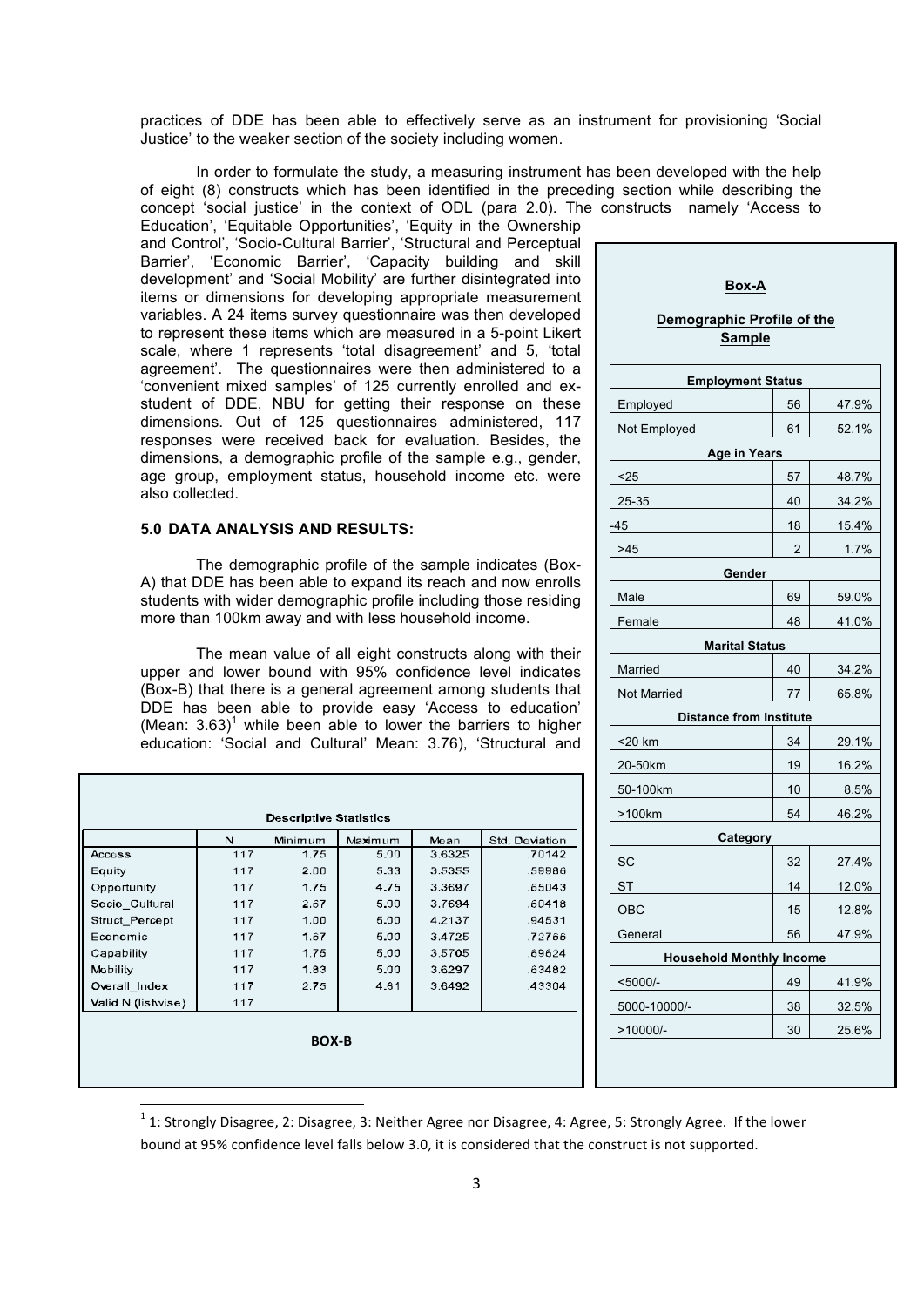Perceptual' (Mean: 4.2). It is also able to provide 'Equitable' (Mean: 3.53) higher education while offering opportunities for 'Social Mobility' (Mean: 3.62) and development of 'Skills & Capability' (Mean: 3.57). However, students do not feel that DDE has been able to break the 'Economic' (Mean: 3.47) barriers of higher education significantly and the current system of provisioning of education does not offer sufficient 'Opportunity' to the students to take control of the process (Mean: 3.36).

A comparative analysis was also attempted to understand the difference of perception of students belonging to weaker section of the society to the rest (Box-C). Although, no significant difference (95% confidence level) was noticed in the perception level of the students belonging to SC or ST communities (Category:1) compared to others (Category: 2), however, their level of perception about facilitating 'Social Mobility', removal of 'Socio-Cultural' and 'Structural-Perceptual' barrier are found to be less than others. On the other hand, the students belonging to weaker section more strongly feel that DDE provides easier access (Mean 3.72) to higher education. The findings also indicates that no significant difference in perception exists between male and female students (BOX-D) and among students belonging to relatively lower income group (Monthly household income <Rs. 5000/-) and others (BOX-E).

Therefore, we do not find any significant difference in level of perception among students with respect to the measured dimensions irrespective of their caste (SC, ST), gender (Male/Female) or household income level. The overall index (3.64) computed as the mean of eight constructs is found to have 95% confidence level lies between 3.56 and 3.72. Moreover, the findings show that none of the constructs has the lower limit of 95% confidence level below 3.0.

Among all the questions, "Women are greater beneficiaries to Distance Learning as families can now allow them to pursue higher education as the course curriculum does not

|                       |             | <b>Group Statistics</b> |        |                |
|-----------------------|-------------|-------------------------|--------|----------------|
|                       | Caste group | N                       | Mcan   | Std. Deviation |
| <b>Access</b>         | 1.00        | 46                      | 3.7228 | .66506         |
|                       | 2.00        | 71                      | 3.5739 | .72259         |
| Equity                | 1.00        | 46                      | 3.5072 | .60718         |
|                       | 2.00        | 71                      | 3.5538 | .59868         |
| Opportunity           | 1.00        | 46                      | 3.4130 | .68357         |
|                       | 2.00        | 71                      | 3.3415 | .63138         |
| Socio Cultural        | 1.00        | 46                      | 3.6743 | .66120         |
|                       | 2.00        | 71                      | 3.8310 | .56043         |
| <b>Struct Percept</b> | 1.00        | 46                      | 4.1087 | 1.12008        |
|                       | 2.00        | 71                      | 4.2817 | .81386         |
| Economic              | 1.00        | 46                      | 3.5074 | .73619         |
|                       | 2.00        | 71                      | 3.4499 | .72643         |
| Capability            | 1.00        | 46                      | 3.5163 | .73296         |
|                       | 2.00        | 71                      | 3.6056 | .67435         |
| Mobility              | 1.00        | 16                      | 3.5033 | .62503         |
|                       | 2.00        | 71                      | 3.7115 | .63196         |
| Overall Index         | 1.00        | 46                      | 3.6191 | 45731          |
|                       | 2.00        | 71                      | 3.6686 | .41874         |

**BOX-C**

|                       |            |    | <b>Group Statistics</b> |                |  |  |  |  |  |  |
|-----------------------|------------|----|-------------------------|----------------|--|--|--|--|--|--|
|                       | <b>SEX</b> | N  | Moan                    | Std. Doviation |  |  |  |  |  |  |
| Accoss                | Male       | 69 | 3.6558                  | 66435          |  |  |  |  |  |  |
|                       | Female     | 48 | 3.5990                  | 75748          |  |  |  |  |  |  |
| Equity                | Male       | 69 | 3.5648                  | 57743          |  |  |  |  |  |  |
|                       | Female     | 48 | 3.4933                  | .63452         |  |  |  |  |  |  |
| Opportunity           | Male       | 69 | 3.4022                  | .63335         |  |  |  |  |  |  |
|                       | Female     | 48 | 3.3229                  | .67823         |  |  |  |  |  |  |
| Socio Cullural        | Male       | 69 | 3.7345                  | 61754          |  |  |  |  |  |  |
|                       | Female     | 48 | 3.8196                  | 58722          |  |  |  |  |  |  |
| <b>Struct Percept</b> | Male       | 69 | 4.1739                  | 93866          |  |  |  |  |  |  |
|                       | Female     | 48 | 4.2708                  | 96182          |  |  |  |  |  |  |
| Economic              | Male       | 69 | 3.5020                  | .67805         |  |  |  |  |  |  |
|                       | Female     | 48 | 3.4300                  | .79906         |  |  |  |  |  |  |
| Capability            | Male       | 69 | 3.6268                  | .68683         |  |  |  |  |  |  |
|                       | Female     | 48 | 3.4896                  | .70891         |  |  |  |  |  |  |
| Mobility              | Male       | 69 | 3.6161                  | .61229         |  |  |  |  |  |  |
|                       | Female     | 48 | 3.6492                  | .67198         |  |  |  |  |  |  |
| Overall Index         | Male       | 69 | 36595                   | 41540          |  |  |  |  |  |  |
|                       | Female     | 48 | 3.6343                  | 46129          |  |  |  |  |  |  |

demand full time engagement" (Mean: 4.21) and "This is only because of DDE I can pursue higher studies without disturbing my household" (Mean 4.17) have come out with maximum mean score. Students also feel that "the Institution provides supporting environment to poor students and students belong to weaker section of the society" (Mean: 3.77). However, "DDE, NBU does not offer much choice, the student have to opt for a course even though he/she may not like the same" has the lowest mean score of 2.72.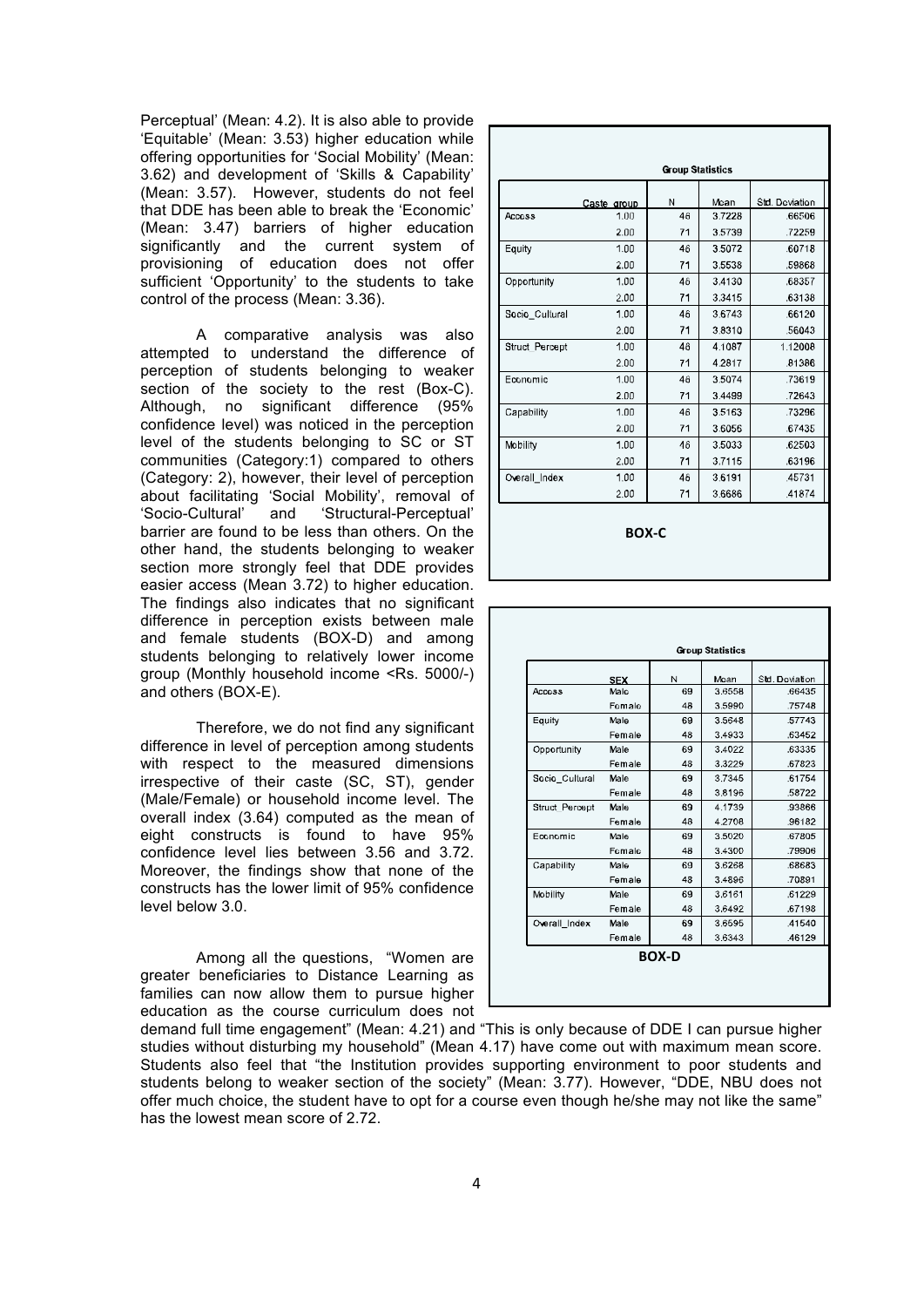Since, ODL is envisaged to cater to students who have not only easy physical access to the Institute but also for those who are located far away, an enquiry appears to be worthwhile to examine whether there is any difference of perception between students who are located far away (>50km) and the rest. The findings exhibits that significant difference of perceptions exists between students who are located more than 50km away on all constructs except 'Equity' and 'Opportunity' and the rest. The remotely located students have significant lesser perception about 'Ease of Access' (significant level: 99.5%), 'Improvement in Capability' (significant level: 98.2%), 'Social upward Mobility' (significant level: >99.8%) and removal of 'Socio-Cultural' (significant level: 98.5%), 'Structural Perceptual' (significant level: 99.5%) and 'Economic barriers' (significant level: 99.9%). Even on the 'Overall Index' (mean of all eight constructs), there is a significant (>99.9%) lesser overall perception of social justice by the students residing more than 50km away.

| <b>Group Statistics</b> |                |    |        |                |  | <b>Group Statistics</b> |              |    |        |                |
|-------------------------|----------------|----|--------|----------------|--|-------------------------|--------------|----|--------|----------------|
|                         | Distance group | N  | Mcan   | Std. Doviation |  |                         | Income group | N  | Mcan   | Std. Doviation |
| Accoss                  | 1.00           | 53 | 3.8302 | 67542          |  | <b>ACCCSS</b>           | 1.00         | 49 | 3.6990 | .66336         |
|                         | 2.00           | 64 | 3.4688 | 68502          |  |                         | 2.00         | 68 | 3.5846 | .72869         |
| Equity                  | 1.00           | 53 | 3.6289 | .70886         |  | Equity                  | 1.00         | 49 | 3.5506 | .55139         |
|                         | 2.00           | 64 | 3.4581 | .48413         |  |                         | 2.00         | 68 | 3.5246 | .63631         |
| Opportunity             | 1.00           | 53 | 3,3726 | .67515         |  | Opportunity             | 1.00         | 49 | 3.5000 | .58630         |
|                         | 2.00           | 64 | 3.3672 | .63460         |  |                         | 2.00         | 68 | 3.2757 | .68177         |
| Socio Cultural          | 1.00           | 53 | 3.9181 | .63361         |  | Socio_Cultural          | 1.00         | 49 | 3.7080 | .60723         |
|                         | 2.00           | 64 | 3.6462 | 55385          |  |                         | 2.00         | 68 | 3.8137 | .60256         |
| <b>Struct Percept</b>   | 1.00           | 53 | 4.4906 | .79958         |  | <b>Struct Percept</b>   | 1.00         | 49 | 4.1429 | 1.04083        |
|                         | 2.00           | 64 | 3.9844 | 99988          |  |                         | 2.00         | 68 | 4.2647 | .87447         |
| Economic                | 1.00           | 53 | 3.7100 | .65742         |  | Economic                | 1.00         | 49 | 3.4549 | .75053         |
|                         | 2.00           | 64 | 3.2758 | .72899         |  |                         | 2.00         | 68 | 3.4851 | .71608         |
| Capability              | 1.00           | 53 | 3.7453 | .81673         |  | Capability              | 1.00         | 49 | 3.5051 | .68368         |
|                         | 2.00           | 64 | 3.4258 | .54314         |  |                         | 2.00         | 68 | 3.6176 | .70641         |
| Mobility                | 1.00           | 53 | 3.8238 | .78440         |  | Mobility                | 1.00         | 49 | 3.5676 | .52935         |
|                         | 2.00           | 64 | 3.4689 | .41978         |  |                         | 2.00         | 68 | 3.6744 | .70151         |
| Overall_Index           | 1.00           | 53 | 3.8149 | 46576          |  | Overall Index           | 1.00         | 49 | 3.6410 | .44255         |
|                         | 2.00           | 64 | 3.5119 | 35209          |  |                         | 2.00         | 68 | 3.6551 | .42928         |
|                         | <b>BOX-F</b>   |    |        |                |  |                         | <b>BOX-E</b> |    |        |                |
|                         |                |    |        |                |  |                         |              |    |        |                |
|                         |                |    |        |                |  |                         |              |    |        |                |

The findings presented above on the various dimensions of ODL at DDE would have important implications for enhancing the efficacy of the systems and processes. In the following section a brief review of some of the major implications for policy makers is being enumerated.

# **6.0 DISCUSSION AND POLICY RECOMMENDATION**

ODL has a long history of considering educational equity primarily as access. Indeed ODL began with a goal of increasing access to education among underserved students and to provide rural students with increased access to a variety of courses that they otherwise would have had no opportunity to take (Campbell & Jennifer 1996). Our finding reveals that DDE has been able to extend opportunities for higher education even to the weaker sections of the society by lowering social-cultural and structural-perceptual barrier. Moreover, the very nature of ODL that allows pursuing study without attending regular classes has helped it to become popular among students from remote places, employed individuals and among women students (51.8%) who outnumber male students (48.2%) in terms of enrollment. The congenial policy support by state government which reimburses full admission fees to students who belong to weaker section (scheduled caste and scheduled tribes) and 50% fees waiver to the those below poverty line; has further helped to expand the reach of higher education.

However, distance education is not just creating opportunities for higher education. The opportunity needs to be supplemented in such a way that it helps enhancing the skills and capabilities of the individuals. Thus, what is offered is an integral part of ODL is also an issue for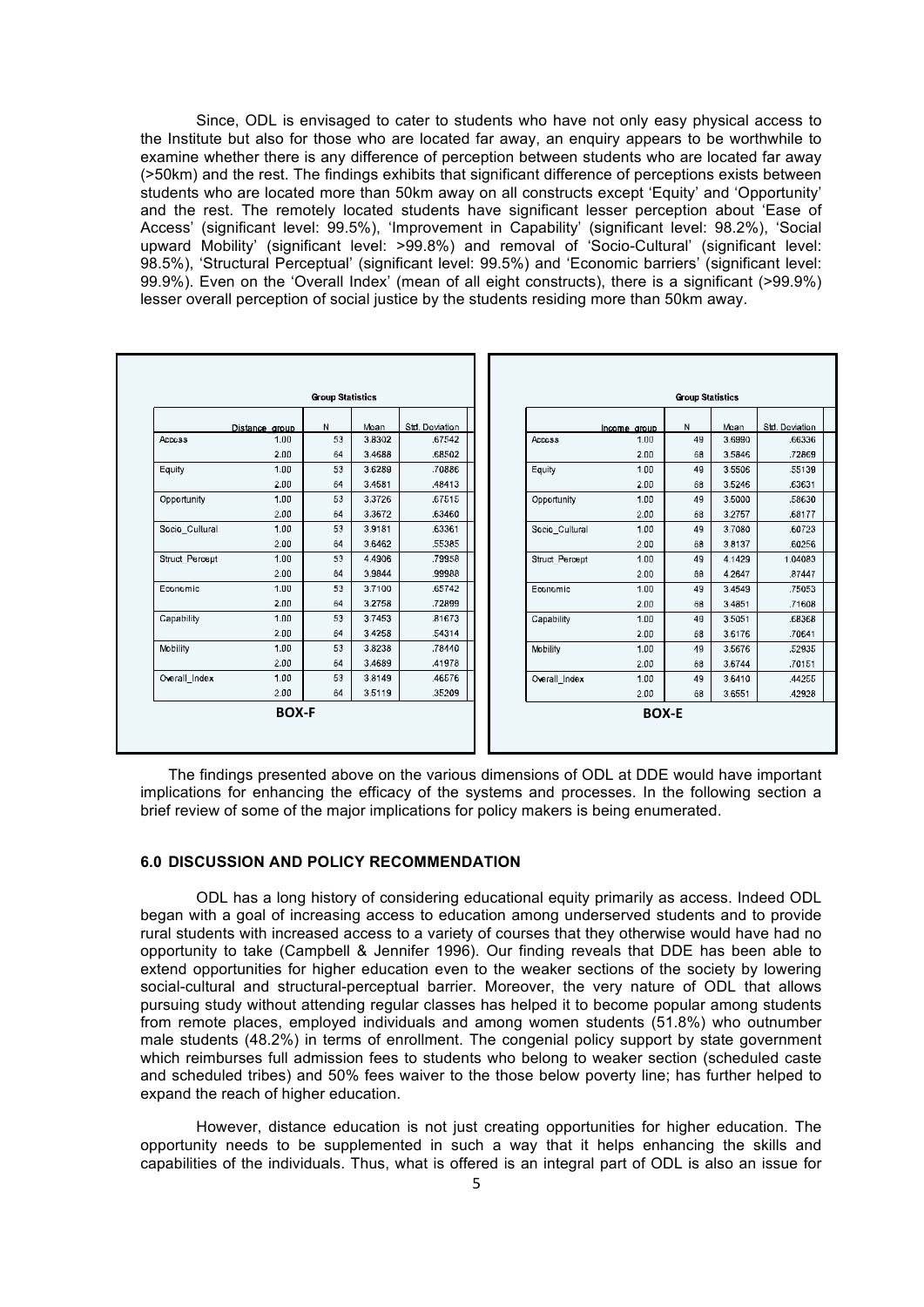equity in distance learning (Campbell & Jennifer 1996). Little or no diversity in curriculum content can, therefore, create a severe impediment to social justice. The current policy of DDE of not offering any professional course or vocational courses besides offering seven core subjects in PG course (Mathematics, English, Bengali, History, Political Science, Nepali and Philosophy) limits the opportunity for skill development and employability of students. students have to either look for teaching openings in local schools or opt for other small professions. This might have further consequential impact on social mobility especially for students belonging to weaker sections and women. Students initially hold degree in high esteem but after some time due to lack of employment opportunities, they also feel that there is limited or no improvement in their social mobility.

ODL envisages teaching, guiding and supporting the students on a continuous basis even though the learners and the educators are separated in both time and space dimensions. The most important feature for characterizing distance education is not its morphology but how a continuous communication between teacher and student is facilitated (Goel & Goel 2009). In many situations, it may also demand transporting 'learning' to the students rather transporting students to the place of learning (Chitnis & Phillip 1993). The catchment of DDE includes largely hilly and remote areas of North Bengal and Sikkim, where many students are first generation learners who have no graduate in their family (29.9% of sample size). Accordingly, these students might not be acquainted with the techniques of self study and thus, they need hand-holding on a continuous basis. However, many students cannot have easy access to information and services that are only offered locally by the DDE. For example, the Personal Contact Programme (PCP) which is organized only in the campus in the evening time (5-8pm) on weekdays and daytime (10am-5pm) on weekends are not convenient for many. Women and remotely placed students cannot avail this opportunity as many a time it is not possible for them to attend the classes at night. Although a few students can afford to rent rooms nearby the campus during the two week program but many of them could not. Moreover, student support services are currently provided only on-campus, which makes the students to be physically present in the campus for availing the services. Once again, this arrangement is not convenient for many students.

Remedial measures can be in the direction of de-centralizing PCP classes, franchising with IT service providers for widening the reach through ICT to create an interactive virtual classroom, digital library services, and collaboration with local colleges for decentralized and distributed library access etc. Adaptation of modern technology for effective design and delivery of services would also be necessary. Last but not the least, the educators and policy makers need to understand, appreciate and be sensitized about the subtle differences between conventional and distance mode of education.

# **7.0 CONCLUDING REMARKS**

In general when access to any desired resource is limited whether it is the teacher or a piece of information, or when the transaction or opportunity the cost is significantly high, unless remedial measures are taken, at the foremost, the students belonging to weaker section including women get excluded. Therefore, to make change, the process of provisioning social justice must be made integral to the ODL system. Ensuring equity and opportunity must not be considered complementary while formulating ODL policies and implementing them. Although, the issues related to increased access are of prime importance, the policy makers cannot afford to overlook other components of ODL as deliberated earlier.